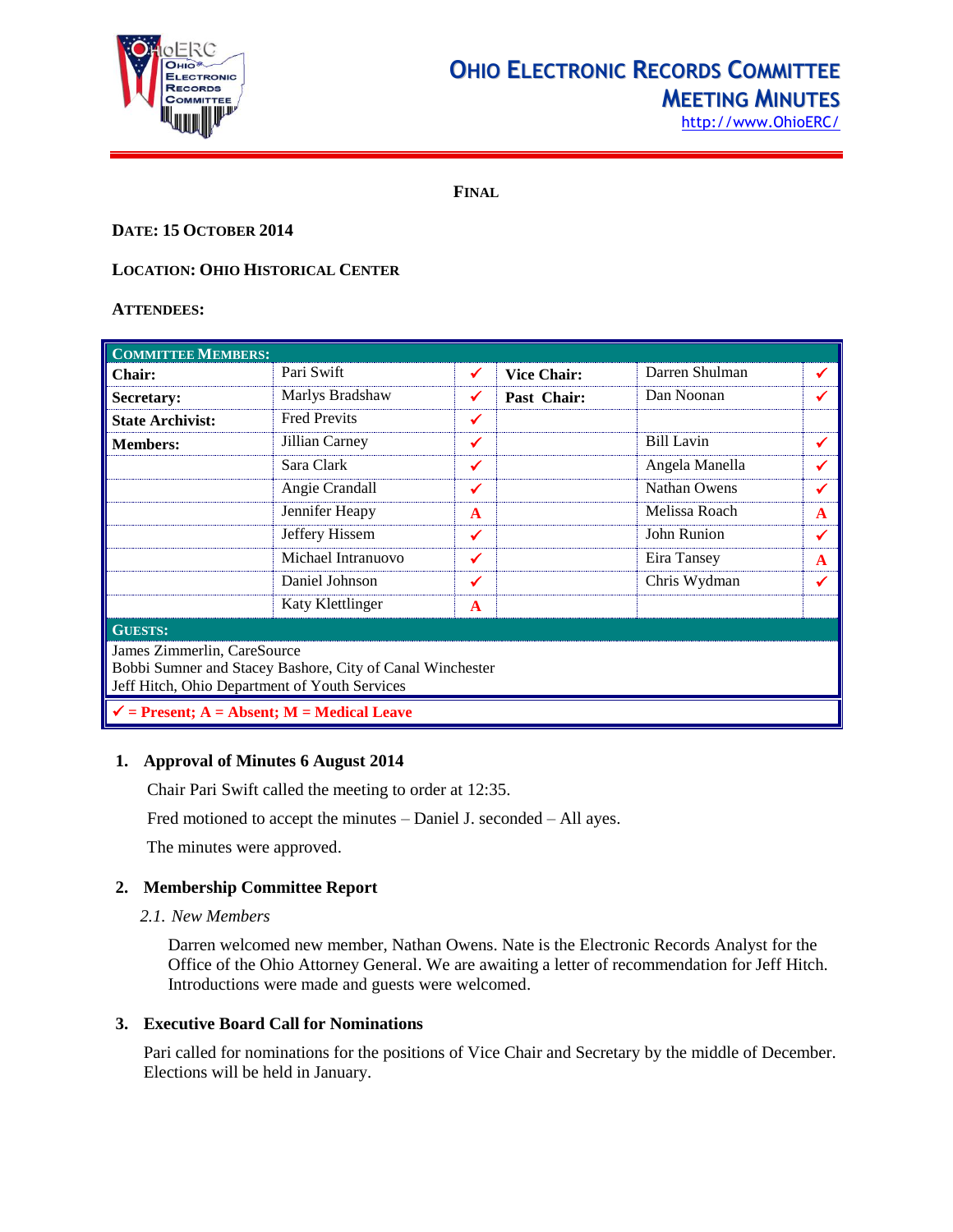

## **4. Subcommittee Reports and Action Items**

## *4.1.RFP Tip Sheet and Tool*

Make clear that this is for a document management system. Angie C. said we should add who the intended audience is. Typos were noted and clarifications made.

Dan N. will update and send to list.

*4.2.Total Cost of Ownership*

Subcommittee members will each make a decision tree and compare. These will link to the tip sheets.

*4.3.Checklists*

Dan N. has a re-branded checklist on website. James has a new tip sheet based on Daniel J.'s checklist. Members will review.

Dan N. also told us that the new website has automated link checking.

*4.4.Verify each member has logged into Google Drive account*

Angela M. had handouts walking us through Google Drive and will set up a more detailed orientation upon request.

*4.5.Electronic Records Management – Task recaps*

Next meeting

**5. Other New Business from the Floor**

Pari motioned to adjourn for our guest speaker, Marlys seconded. All ayes. The meeting was adjourned at 1:30 p.m.

**6. Mobile Device Risks, Records & Compliance Rules: Managing Your Agency's BYOD & COPE Policies** – Guest speaker Nancy Flynn, ePolicy Institute

| <b>ACTION ITEMS</b>                                                                                                                  |                                             |  |  |  |
|--------------------------------------------------------------------------------------------------------------------------------------|---------------------------------------------|--|--|--|
| <b>TASK</b>                                                                                                                          | <b>MEMBER(S)</b>                            |  |  |  |
| ERM – Intro – renumber and paste into Google Drive,<br>update, remove duplicate material                                             | Angela M., Darren                           |  |  |  |
| ERM – updated matrix, including Preservation<br>$\bullet$                                                                            | Angela M., Darren                           |  |  |  |
| ERM – Recordkeeping Systems – read and comment<br>on draft                                                                           | Michael, Jeffery, Nate, all members         |  |  |  |
| ERM – Resources - case law summaries<br>$\bullet$                                                                                    | Darren                                      |  |  |  |
| Read through and provide comments to the existing Web<br>Content guideline and provide general feedback on a<br>direction. (on hold) | Darren, Daniel J., Angela M., James, Marlys |  |  |  |
| Look at E-mail Management Guidelines (on hold)                                                                                       | Dan N., Angie C.                            |  |  |  |